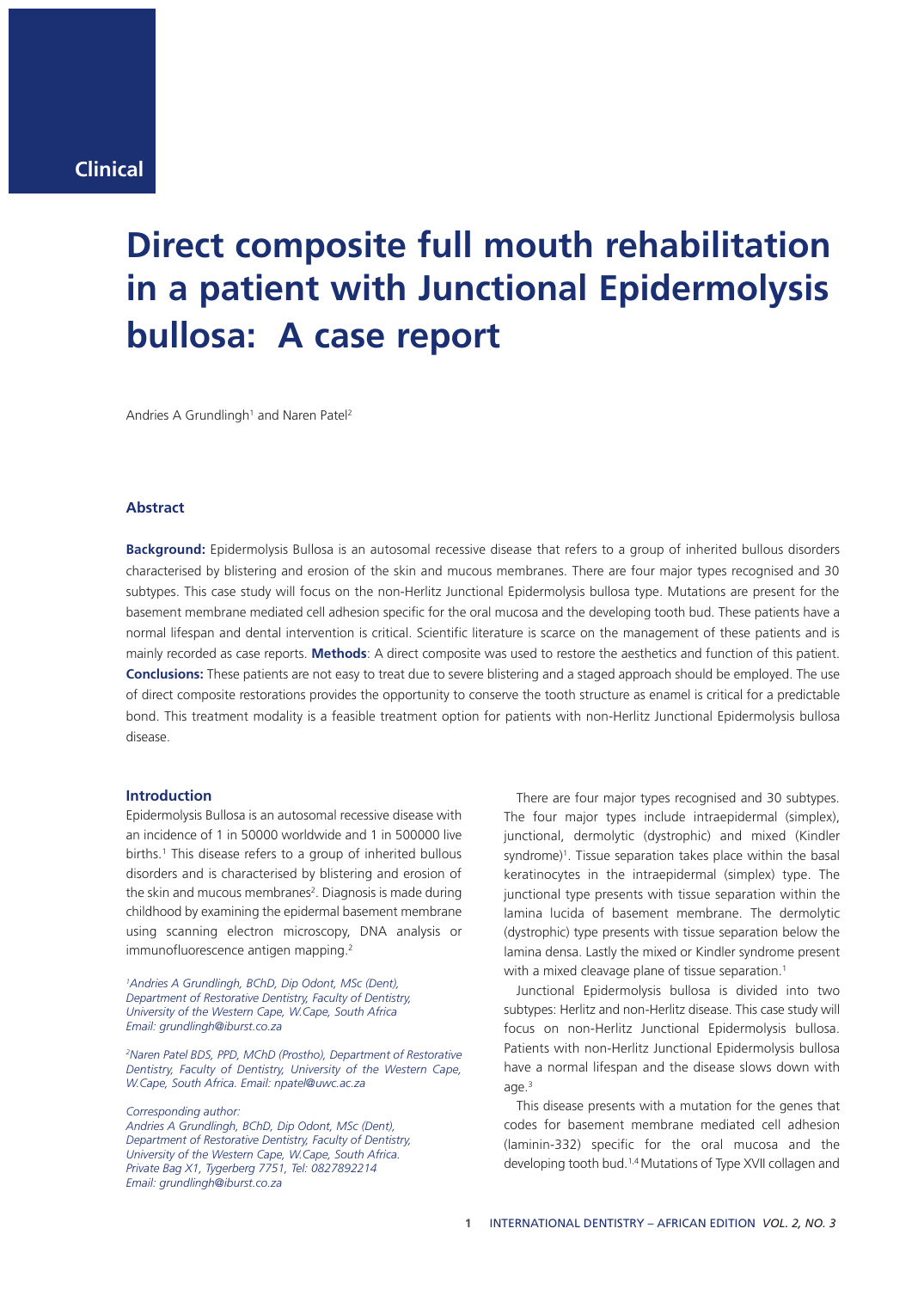



*and scabbing*

*Figure 2: Wounds on hand showing different stages of healing.*

α6β4 integrin may also be present. The main characteristics of the junctional type is marked soft tissue scarring and alterations in the developing hard and soft tissue in the mouth.3

Extra-oral manifestations include fingernail dystrophy, focal scarring alopecia of the scalp and loss of eyelashes. Intra-oral manifestations include blistering, enamel hypoplasia, pitting and furrowing of the enamel.<sup>3</sup>

Enamel defects are the most severe in Junctional Epidermolysis bullosa. Normal mineralisation takes place, but there is a significantly decreased mineral per volume contact that leads to enamel hypoplasia.<sup>5</sup> The teeth are characterised by local or generalised enamel hypoplasia with pitting and furrowing defects. The enamel of Junctional Epidermolysis bullosa individuals differs from normal individuals with abnormal prismatic structure, orientation of the enamel rods and pitting.<sup>5</sup>

Main complaints from patients include rapid dental deterioration, severe aesthetic concerns, hypersensitivity to thermal, chemical, and mechanical stimuli and alterations in vertical dimension of occlusion.6

Little scientific literature is available in the management of these patients and is mainly recorded as case reports. A wide range of treatments have been reported in the literature. Treatment includes orthodontic treatment to align the teeth<sup>6</sup> to implant supported restorations.<sup>7-10</sup> Some authors used a combination of composite restorations and stainless steel crowns to restore the teeth.7 Other clinicians used stainless steel crowns in the paediatric patient.<sup>8</sup> The restorations of the anterior teeth have been managed using telescopic abutments on the natural teeth and an acrylic bridge<sup>12</sup> and/or porcelain fused to metal fixed partial dentures<sup>2</sup>. Lastly, Kramer (2010) reported the use of removable partial dentures to restore function.<sup>9</sup>

Excellent oral hygiene, regular professional cleanings with



Figure 1: Right ear showing scarring Figure 2: Wounds on hand showing Figure 3: Scarring and blisters on the outside of the hand.

topical Fluoride (alcohol free) and fissure sealants is essential to maintain oral health. Fluoride rinses (alcohol free) can be used as an adjunct.<sup>9</sup>

#### **Case report**

A female patient of the age of 18 years with non-Herlitz Junctional Epidermolysis bullosa, presented at the Dental Faculty of the University of the Western Cape.

The patient presented extraorally with multiple blisters, scarring and wound healing at various stages (Figures 1 - 3).

Intra orally the patient presented with an intense erythematous band of attached gingiva on the buccal aspect of the teeth (15-21; 32-44) (Figure 4). The teeth presented with multiple defective restorations, caries and generalised enamel hypoplasia with pitting and furrowing (Figure 5-8).

## **Sequence of treatment**

The patient's intraoral soft tissues were coated with copious amounts of petroleum jelly to obtain primary study and working models. Working models were articulated and the bite was opened 3 mm with the use of a diagnostic waxup (Figure 10).

Putty indices were made of the upper and lower anterior



*Figure 4: Intense erythematous band of attached gingiva on the buccal aspect.*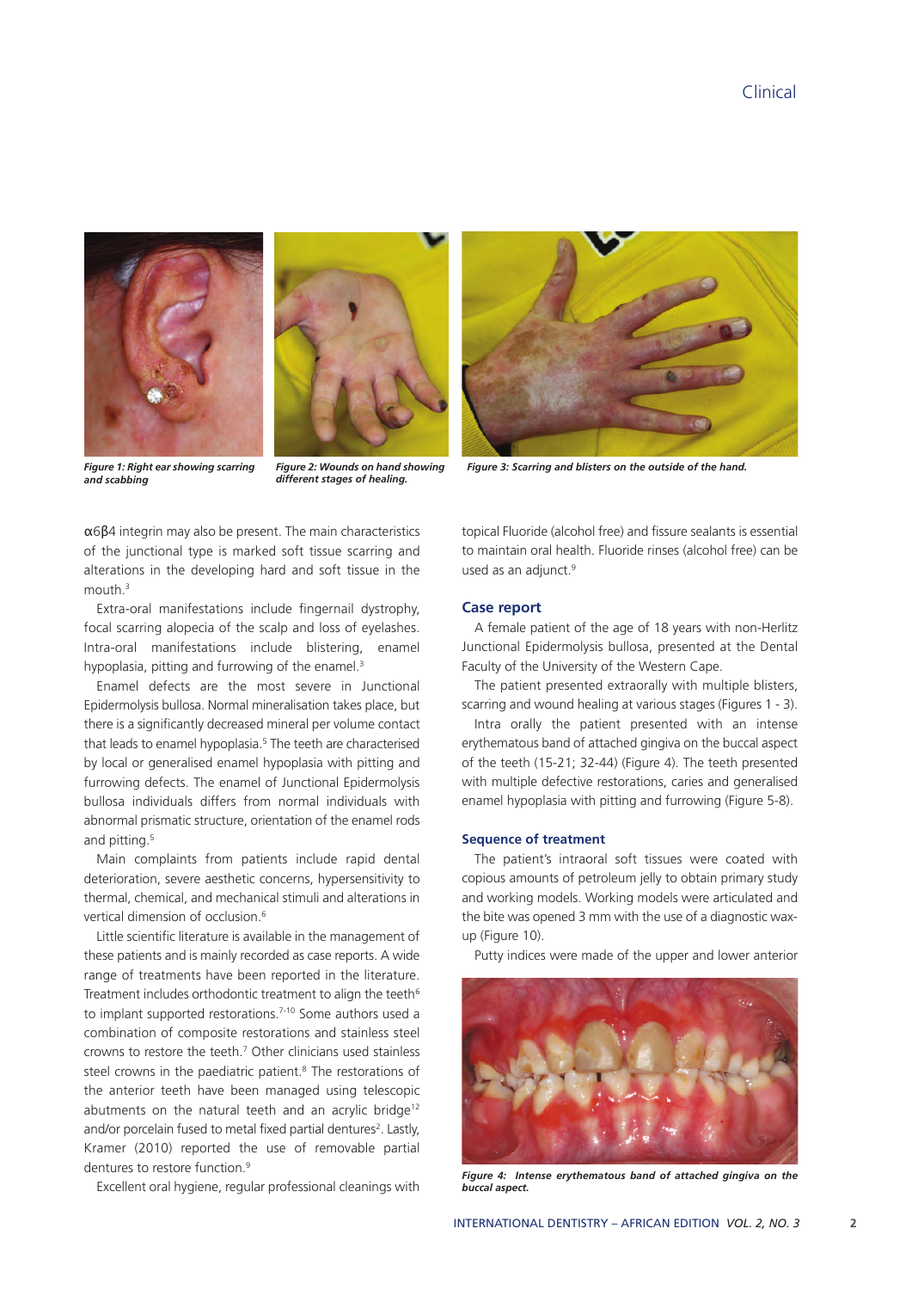

*Figure 5: Loss of tooth structure (13) and pitting and furrowing (33-43).*



*Figure 6: Maxilla showing an ulcer in the hard palate, with defective restorations, loss of tooth structure and trauma of the gingiva of the palate (12-22 area).*



*Figure 7: Mandible showing defective restorations, loss of tooth Figure 8: Pre-operative smile. structure, pitting and furrowing of teeth (34-44).*





*Figure 9: Pre-operative pantomogram.*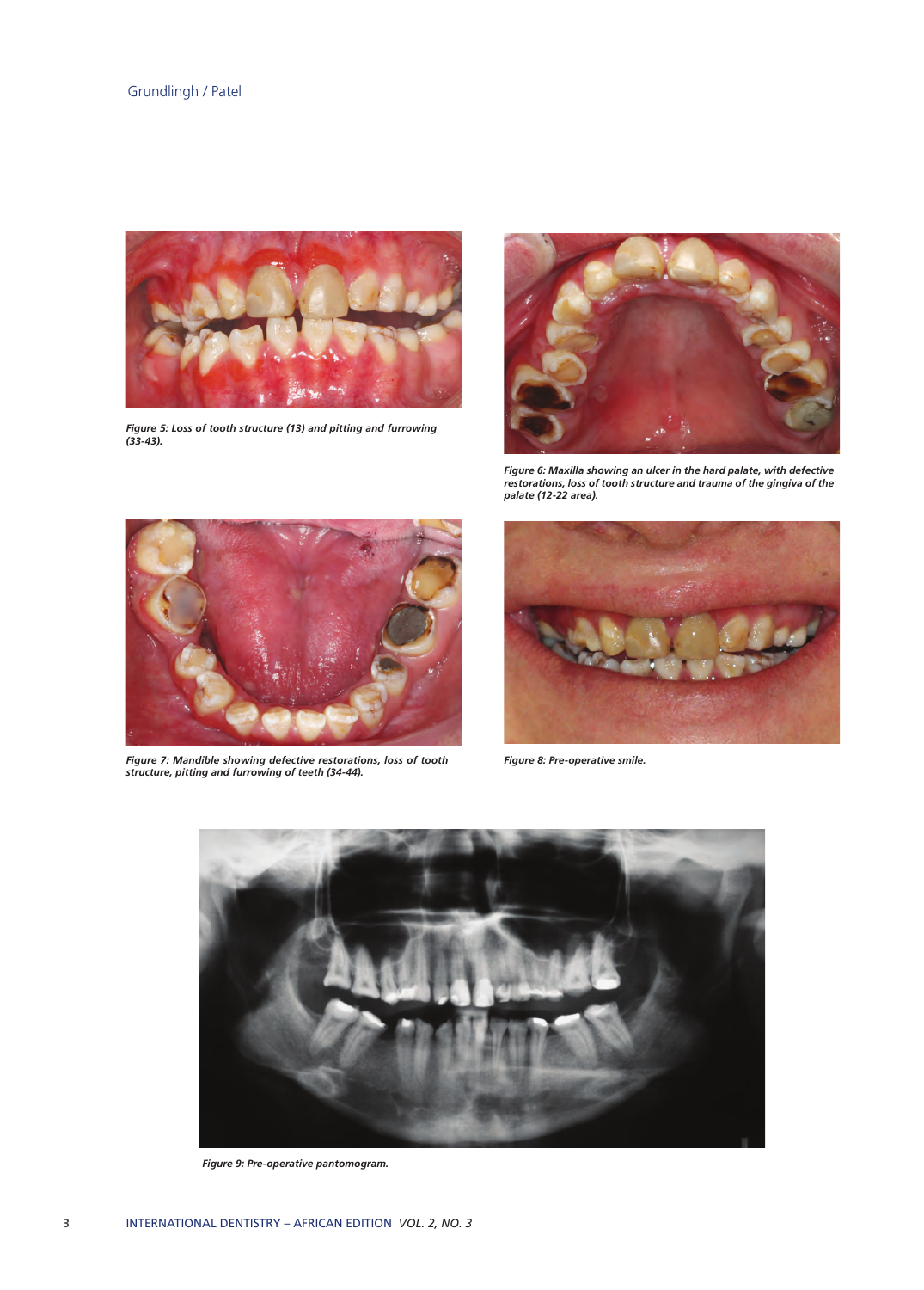

*Figure 10: Diagnostic wax-up*

six teeth on the working models (Figures 11 and 12). These indices were used to transfer the new heights of the teeth from the models to the mouth.

During the rehabilitation period endodontic treatment was first performed on teeth 11, 21 and 37 due to irreversible pulpitis (Figures 13 and 14).

The two maxillary central teeth (11, 21) were first restored



*Figure 13: Endodontic treatment of teeth 11 and 21.*



*Figure 14: Endodontic treatment of tooth 37.*



*Figure 11: Putty index of maxillary teeth*



*Figure 12: Putty index of mandibular teeth*

using Filtek Block out agent (3M ESPE) to block out discolourations of these teeth. A2E colour (Filtek Supreme XTE, 3M ESPE) followed to complete the final restoration. The following appointment the 12,13,22,23, 33-43 teeth were restored with A2E colour (Filtek Supreme XTE, 3M ESPE) (Figures 15 and 16).

Rubberdam was used to isolate the posterior teeth and all



*Figure 15: Anterior teeth restored with A2E (Filtek Supreme XTE, 3M ESPE).*



*Figure 16: Occlusal vertical dimension was increased by 3mm on the anterior teeth.*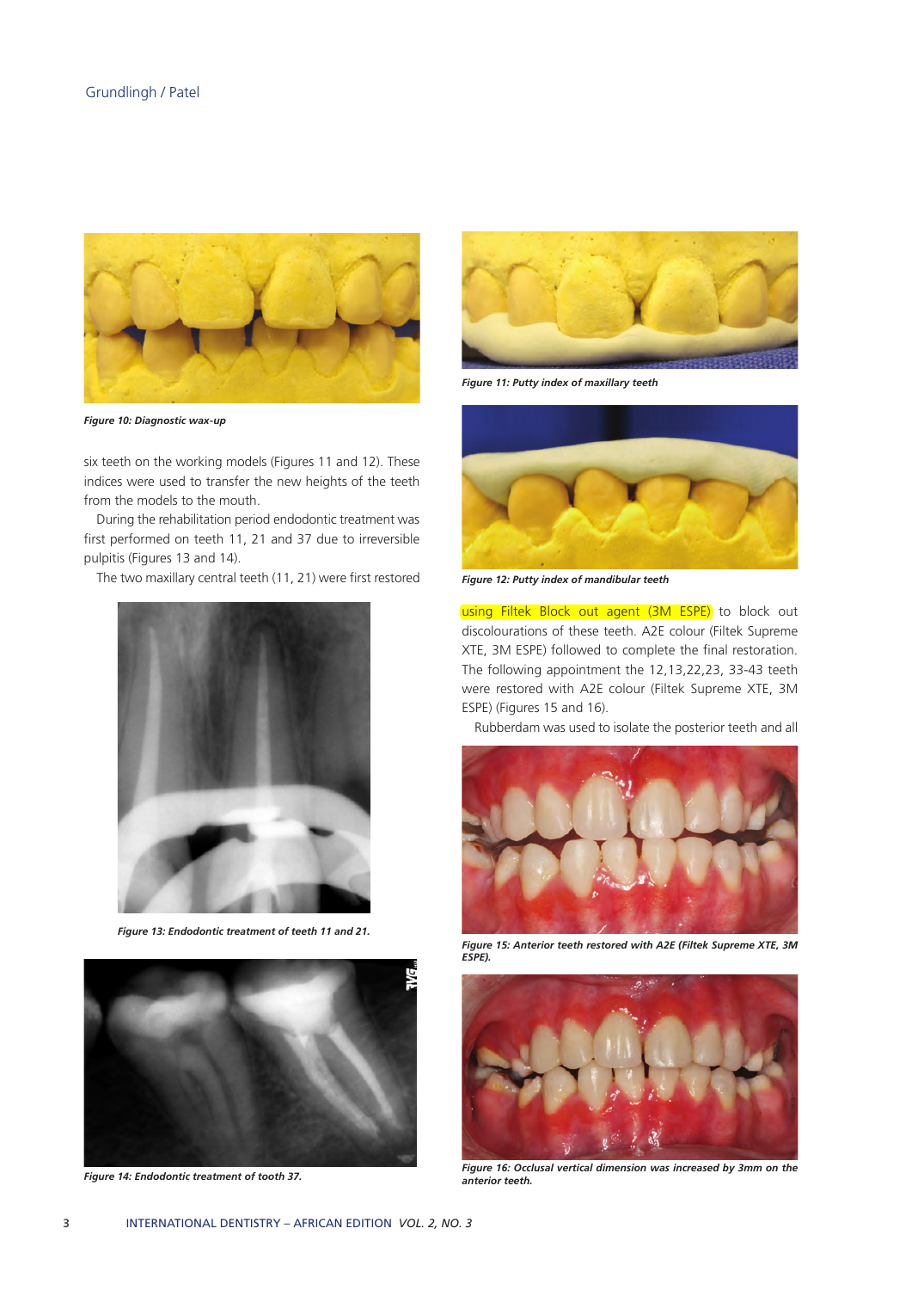

*Figure 17: Restoration of the maxillary teeth 15-25. Figure 18: Restoration of the mandibular teeth 34-44.*





*Figure 19: Right lateral view in maximum intercuspation Figure 20: Left lateral view in maximum intercuspation* 







*Figure 21: Restoration of the maxillary teeth 16,17,26 & 27. Figure 22: Restoration of the mandibular teeth 36,37,46,& 47.* 

defective restorations and caries were removed, before each individual tooth was restored. A glass ionomer A3 colour (Vitremer, 3M ESPE) was used to replace lost dentine and A2E colour (Filtek Supreme XTE, 3M ESPE) for enamel. The teeth were built up in stages, first the cusps were built up and cured, followed by the marginal ridges and lastly the inclines of the cusps.

Only two posterior teeth could be restored at a time, due to extreme blistering during the procedures. The posterior teeth were restored in sessions every two weeks in the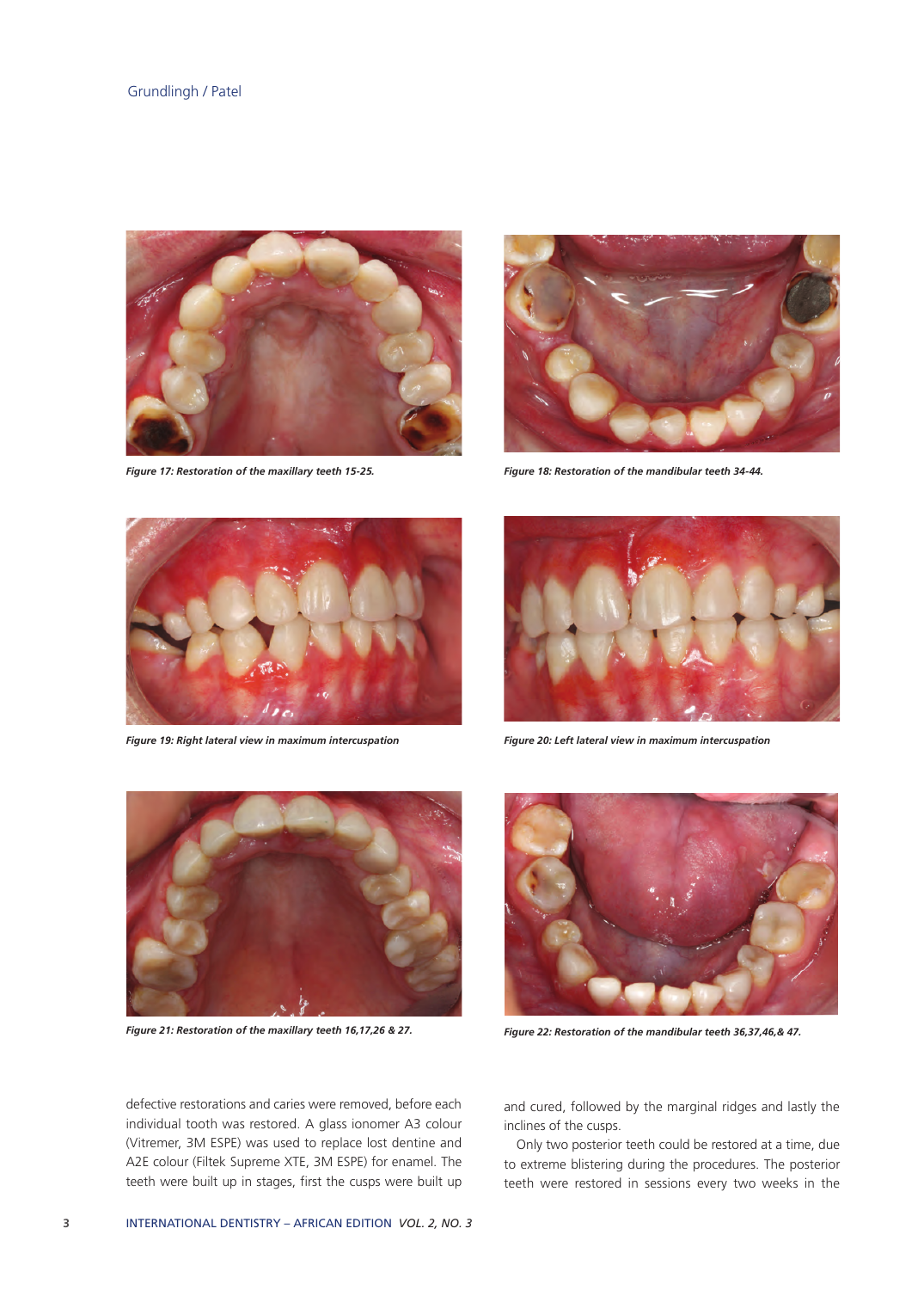

*Figure 23: New aesthetic smile*



*Figure 24: Aesthetic result with the use of A2E Filtek Supreme XTE (3M ESPE).*



*Figure 25: Post-operative pantomogram*

following sequences to allow for healing: 14 and 44; 15, 24 and 25, 34 (Figures 17 - 20). The molar teeth were restored in the same sequence as the premolars. First the first molars were restored, followed by the second molars (Figures 21- 25).

# **Complications**

Peri-oral and intra-oral blistering were the main complications this patient experienced. Composite fractures developed (after 6 months) on the cervical areas of the 31 and 32 and were repaired (Figures 26 - 28).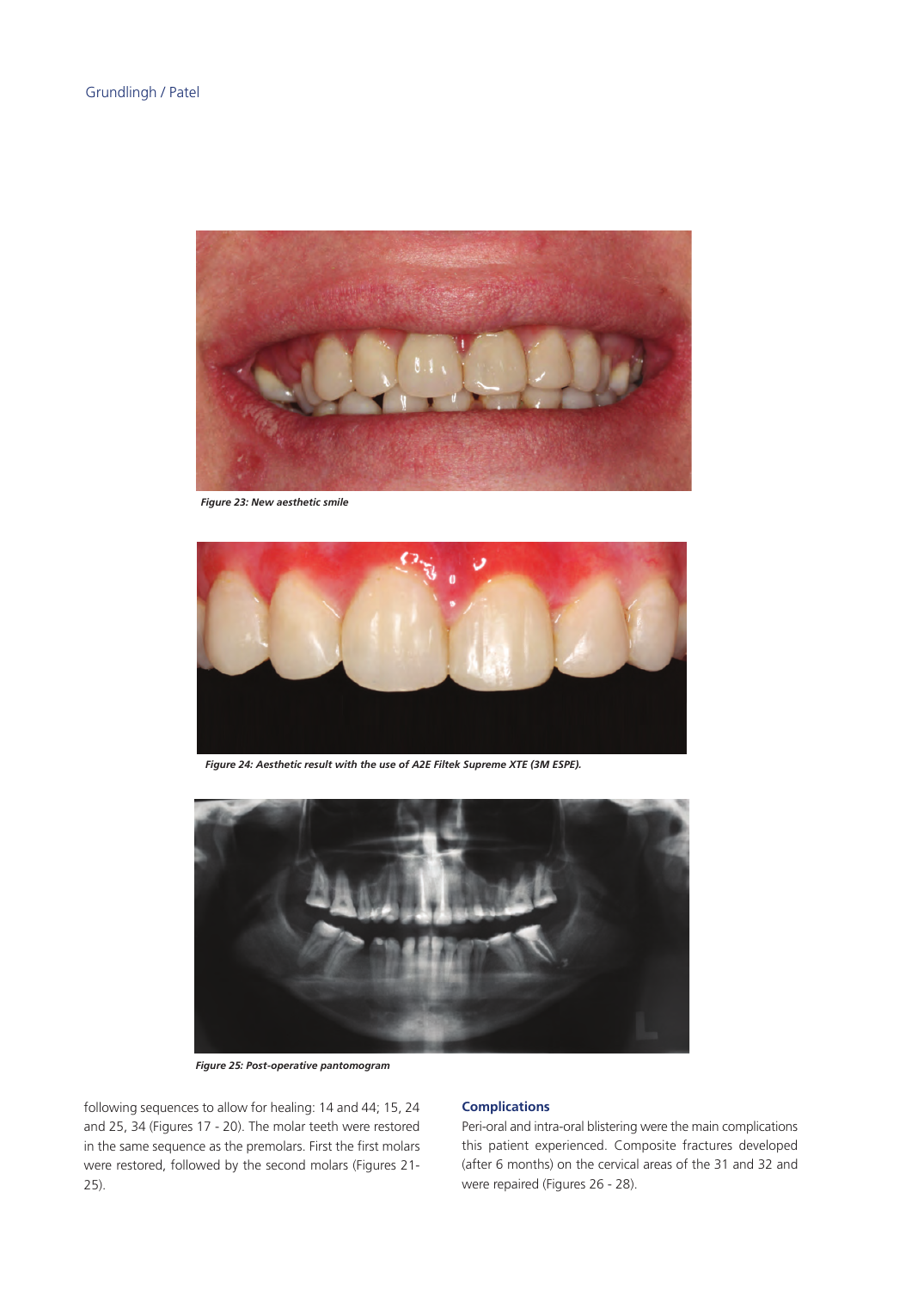

*Figure 26: Intraoral ulcer after one month of dental procedures.*



*Figure 27: Any trauma leads to excessive blistering. Figure 28: Healing after 1 week.*

## **Conclusion**

These cases are not easy to treat due to severe blistering and a staged approach should be employed. The use of direct composite restorations provides the opportunity to conserve the tooth structure as enamel is critical for a predictable bond. Special considerations, such as the lubrication of the soft tissues to reduce mucosa irritation during impression taking will reduce the iatrogenic effects of the treatment. Patient motivation is of utmost importance as the patient will have to content with ulceration between visits. A holistic treatment approach for these patients include regular follow up visits for maintenance and prophylactic hygiene.

## **Disclosure**

The authors do not have any financial interest in the products used in this case.

## **Acknowledgements**

Mr Niell du Plessis for fabrication of the biteplate.





*Figure 29: A biteplate was provided for use at night to prevent any chipping of the composite during possible night time grinding.*

#### **References**

1. Wright JT. Oral Manifestations in the Epidermolysis Bullosa Spectrum. Dermatol Clin. 2010; 28: 159–164.

2. Siqueira MA, de Souza Silva J, Garcia de Paula e Silva FW, Díaz-Serrano KV, de Freitas AC, de Queiroz AM. Dental treatment in a patient with epidermolysis bullosa. Care Dentist 2008; 28: 92-95.